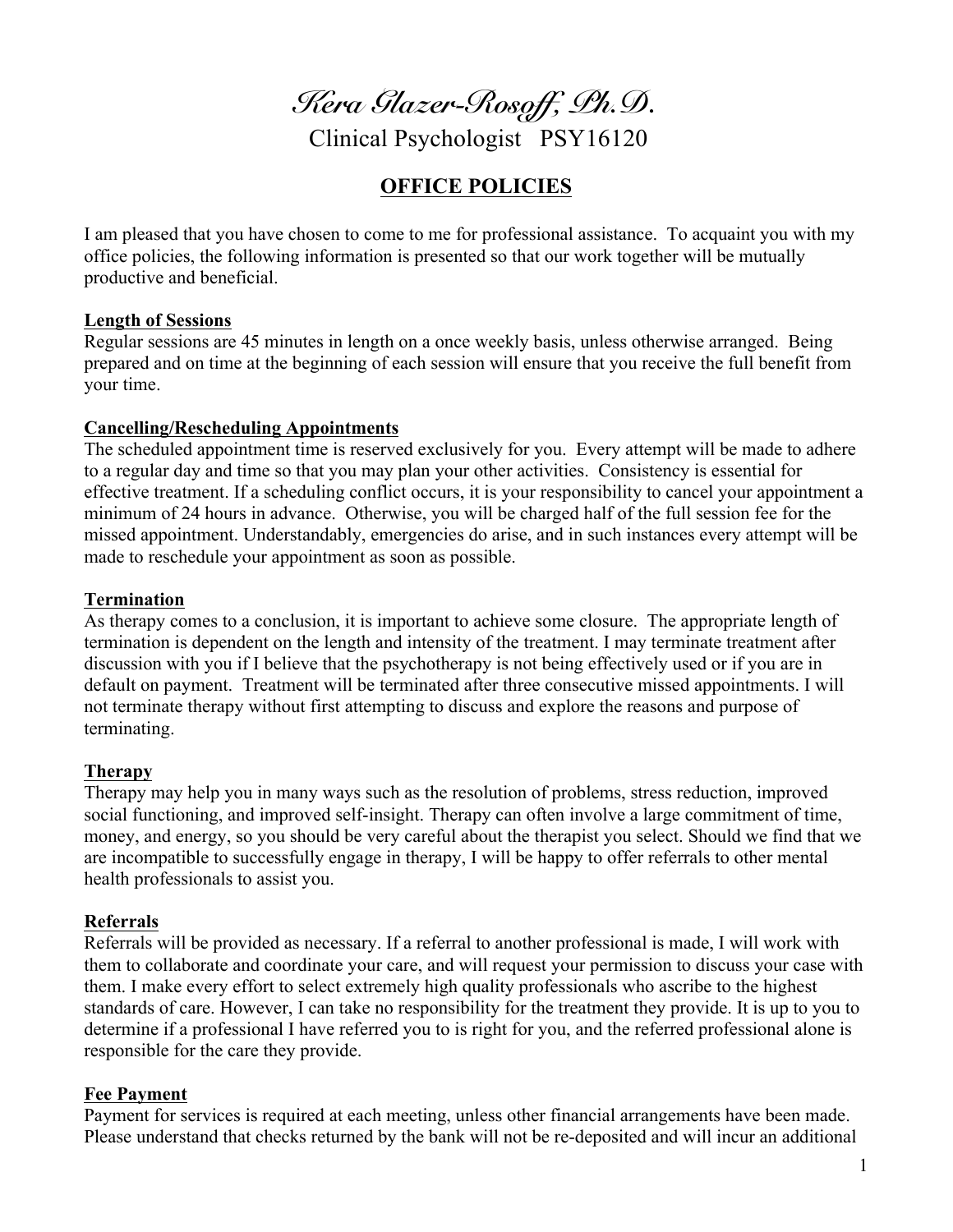charge. It is important that any questions you have regarding fees and payment be discussed openly so that they will not interfere with the professional services you have sought.

*My fee for a regular session is \$200.00. For those on Medicare, services will be provided at Medicare's rate of reimbursement.*

*Initials:* 

### **Insurance**

I am not part of any insurance panels other than Medicare, and I am considered an "out-of-network" provider. If you have a health benefits policy, it will usually provide some mental health coverage. However, you, not your insurance company, are responsible for full payment of the session fees at the time of the appointment. I *do not bill your insurance* directly. Should you elect to pursue reimbursement from your insurance company for my services, I will provide you with a billing statement ("Superbill") that you may submit.

*I understand that for non-Medicare clients, I am fully responsible for full payment of the session fees at the time of service.*

 *Initials: \_\_\_\_\_\_\_\_\_*

For Medicare patients only, please be aware that I may utilize the services of an outside billing agency to collect fees. This entails the use of electronic communication (e-mail) of limited patient information. The information includes your name, diagnosis, and dates seen.

*I authorize the release of limited medical information to my insurance company(ies), as required for payment of services and/or for additional session approval. I further authorize payment of insurance benefits, directly to Kera Glazer-Rosoff, Ph.D. for all services provided.* 

*Initials: \_\_\_\_\_\_\_\_\_*

## **Telephone Messages/Emergencies**

Should you need to contact me by telephone in between your scheduled appointments, you may leave a message on my voicemail system. Include a telephone number and times when you may be reached, and an attempt will be made to respond within 24 hours. In the event of an emergency, every effort will be made to respond as soon as possible. If the emergency requires an immediate response, please dial 911. When I am out of town or otherwise unavailable, a qualified professional will be available to cover for me.

## **ELECTRONIC MAIL AND TEXT**

Please be aware that e-mail and texts are *not* confidential means of communication. Also, I cannot ensure that email or texts will be checked daily. These are not the appropriate ways to communicate confidential information or emergency issues. E-mail and texts are appropriate for brief and uncomplicated updates, questions, or appointment scheduling.

Please initial all that apply:

I have the right to refuse any treatment.

I have the right to discuss all treatments with my provider.